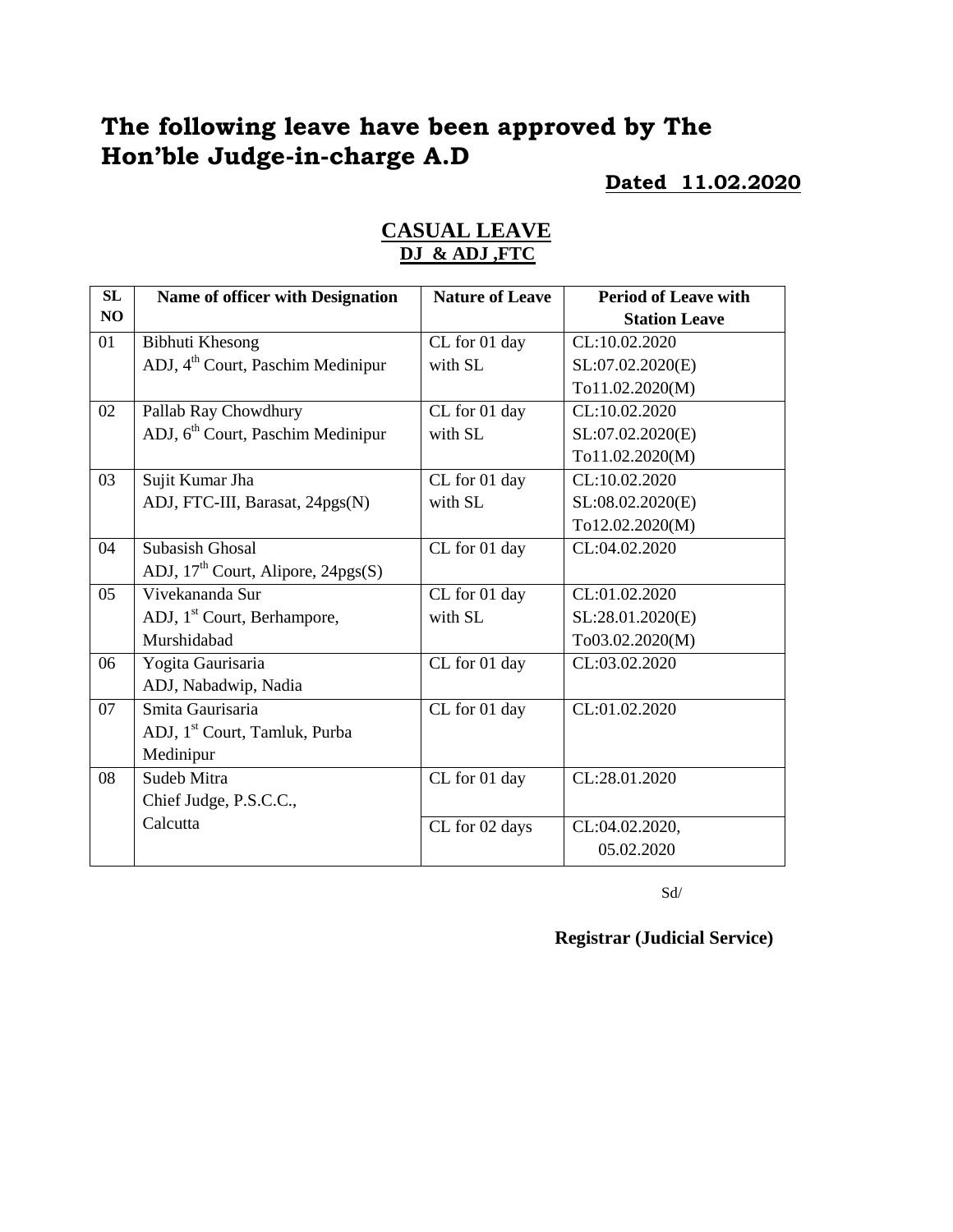# *The following leave have been approved by the Hon'ble Judge-in-Charge A.D.*

**Dated : 11.02.2020**

### **DJ/ADJ**

| <b>SL</b>      | Name of officer with                  | <b>Nature of Leave</b>      | <b>Period of Leave with Station</b> |
|----------------|---------------------------------------|-----------------------------|-------------------------------------|
| N <sub>O</sub> | <b>Designation</b>                    |                             | Leave                               |
|                | Ajeya Matilal, DJ, Purba<br>Bardhaman | Earned Leave for 03<br>days | From 10.02.2020 to 12.02.2020       |

### **ADJ, FTC/ CJ(SD)**

| SL<br>N <sub>O</sub> | Name of officer with<br><b>Designation</b>                                         | <b>Nature of Leave</b>                        | <b>Period of Leave with Station</b><br>Leave |
|----------------------|------------------------------------------------------------------------------------|-----------------------------------------------|----------------------------------------------|
| 02.                  | Sri Alokesh Das<br>$CJ(SD)$ , 4 <sup>th</sup> Court, Alipore,<br>24-Parganas $(S)$ | Earned Leave for 08<br>days                   | From 29.02.2020 to 07.03.2020                |
| 03.                  | Sri Tapas Kumar Roy<br>ADJ, FTC-3, Howrah.                                         | Paternity cum Child<br>Care Leave for 23 days | From 27.02.2020 to 20.03.2020                |

## **CJ(JD)**

| $\mathbf{SL}% _{T}$<br>N <sub>O</sub> | <b>Name of officer</b><br>with<br><b>Designation</b>                  | <b>Nature of Leave</b>      | <b>Period of Leave with Station</b><br>Leave |
|---------------------------------------|-----------------------------------------------------------------------|-----------------------------|----------------------------------------------|
| 04.                                   | Rupama Banerjee, CJ(JD),<br>1 <sup>st</sup> Additional Court, Contai, | Eraned Leave for 03<br>days | From 11.03.2020 to 13.03.2020                |
|                                       | Purba Medinipur                                                       |                             |                                              |

 $\mbox{Sd}/\mbox{-}$ 

 **Registrar (Judicial Service)**